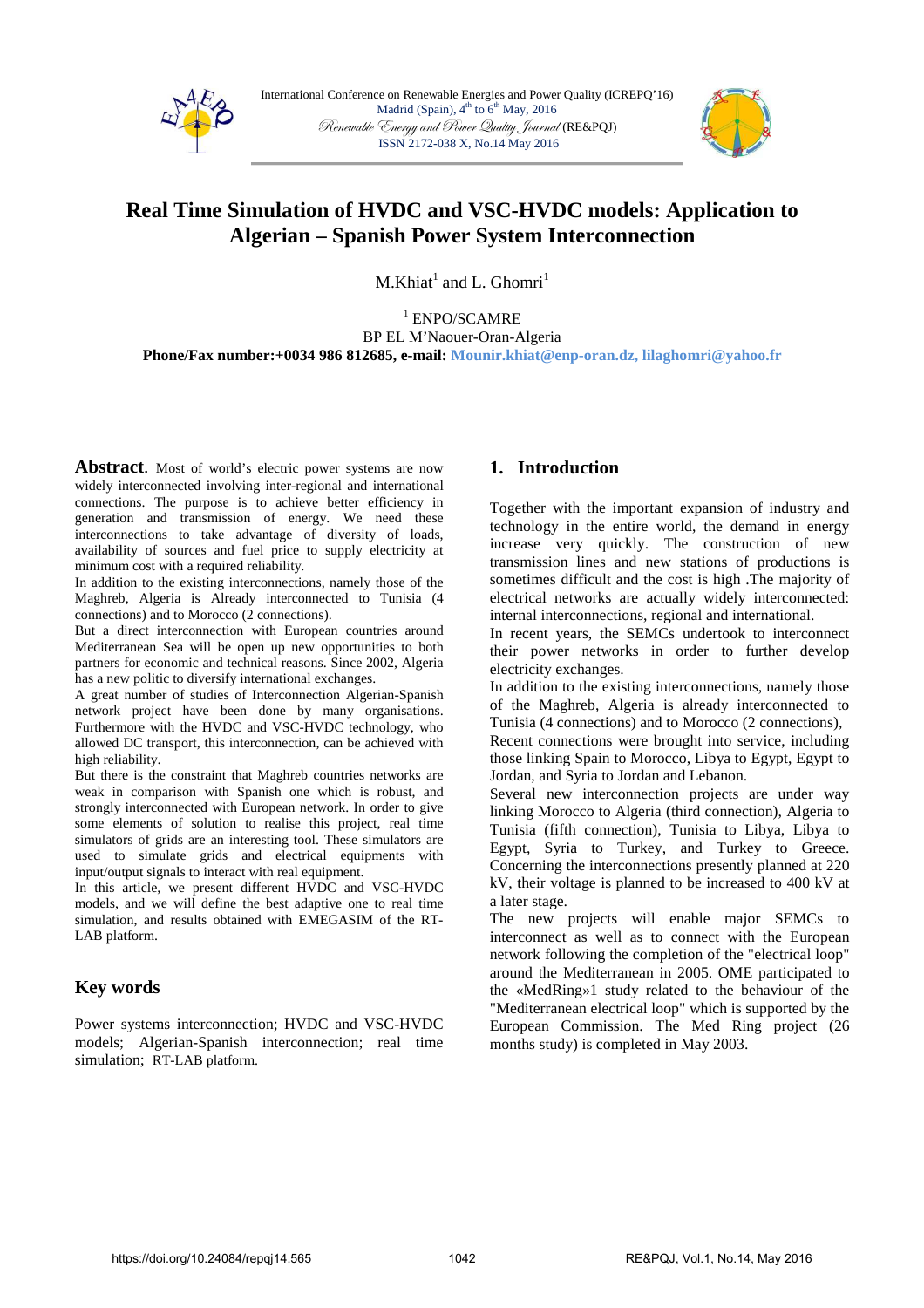THE MEDITERRANEAN ELECTRICAL RING **ALCERIA Existing Interconnection** HBYA **Interconnection Project** 

Figure.1. Euro-Mediterranean interconnections

Source: OME. April 200

Thanks to the completion of "the Mediterranean electrical loop", an increase in Mediterranean electricity exchanges is expected by 2010. According to the estimations of the Med Ring study, power exchange will increase from the 60 TWh in 2003 to 75 TWh by 2010.

In this context, we offer our contribution in this article, to the project: Algerian-Spanish power system interconnection.

One of the most interesting advantages of a direct link between the two countries is that units of production in Algeria will be elements of the European electrical system, and offer by this fact some advantages:

-Delocalisation of productions stations: no need to built new units in Europe.

-Because of growing the quantity of energy flow, it permitted a better security of providing.

-High probability to calling European technology, for project realisation.

Following to the accord protocol concluded between Algerian minister of energy and its Spanish homologue, in one part, and REE (Red Electrica de Espana) and SONELGAZ (Algerian society) a feasibility study has been done for an electrical interconnection of 2000 MW: 1000MW for Algerian part and 1000MW in freeware.

This interconnection will be achieved by sub-marine cables which relies the west Algerian and south of Spain. The first part of this study has been achieved in July 2002, and the second part in December 2002.

The geographic proximity of Spain makes this country an ideal partner for a submarine link.

The question is: what is the most economical and suitable way to achieve this interconnection: two alternatives are possible: in AC or in DC.

In this paper, we will compare the two technologies AC and DC, in next chapter, and then we will present the HVDC and VSC- HVDC technology developed by ABB Group (HVDC light) and Siemens group (HVDC plus), and finally we will propose an Algerian-Spanish interconnection with HVDC or VSC- HVDC.

# **2. HVDC transmission principle**

HVDC stands for High Voltage Direct Current and is today a well-proven technology employed for power transmission all over the world. In total about 70,000 MW HVDC transmission capacities is installed in more than 90 projects. ABB has supplied the converter stations in more than 47 of these projects with a total transmission capacity of about 40,000 MW. There are three different categories of HVDC transmissions [4].

## **3.1 Point to point transmission**

Most HVDC transmissions are point to point transmissions using overhead lines or submarine cables or a combination of lines and cables. Two configurations are possible: Monopolar and bipolar HVDC transmissions**.** 

Many of the cable transmissions are monopolar with only one metallic conductor between the converter stations and using the ground as the return path for the current.



Figure. 2. Monopolar configuration

 Most overhead line transmissions are bipolar, i.e. they use two conductors of opposite polarity (one positive and one negative). A bipolar transmission is in fact a double circuit transmission, since one pole can continue to transmit power when the other pole is out of service.



Figure.3. Bipolar configuration

Where it is essential to have at least 50% power if an outage occurs and for large size transmissions, a bipolar HVDC transmission is the natural choice. For network interconnections of moderate size often a monopolar configuration is chosen.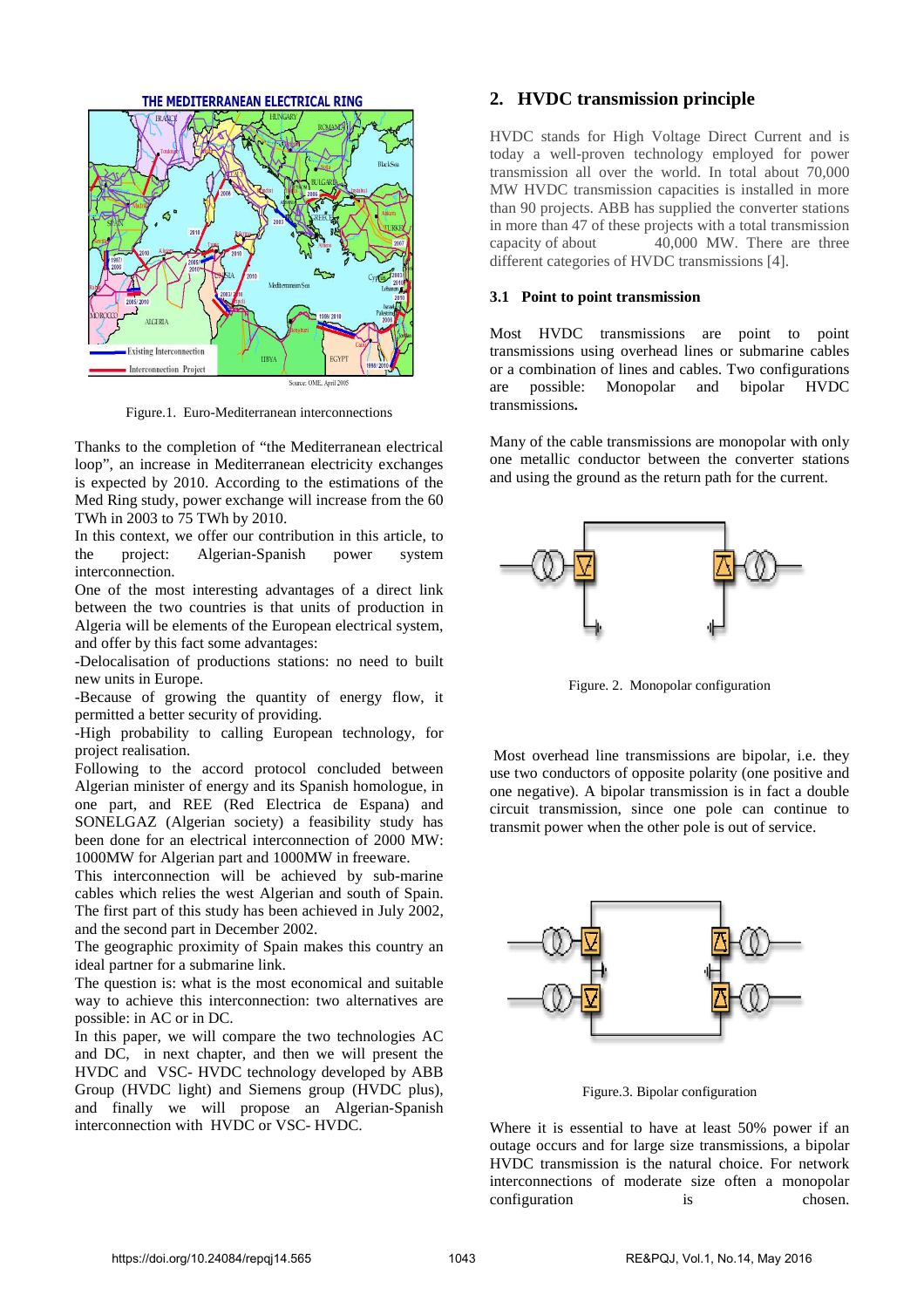Bipolar HVDC converter stations are designed such that there shall be no risk of having a forced outage of both poles at the same time. The most probable type of line fault: a ground fault due to lightning, affects only one pole. Bipolar HVDC line faults only happen in case of a fallen line tower. Since bipolar faults are very rare, one can regard a HVDC bipole as being equivalent to a double circuit AC line from the reliability point of view.

#### **3.2 HVDC back-to-back transmission**

HVDC back-to-back station is normally used to create an asynchronous interconnection between two AC networks.

There are several back-to-back stations in operation in the world. In these installations both the rectifier and the inverter are located in the same station and are normally used in order to create an asynchronous interconnection between two AC networks, which could have the same or different frequencies.



Figure .4. Back-to-Back transmission

A back-to-back station is normally somewhat simpler than a converter station for a transmission project. The direct voltage level can be selected without consideration to the optimum values for an overhead line and a cable, and is therefore normally quite low, 150 kV or lower. The only major equipment on the DC-side is a smoothing reactor. The control equipment can also be simplified, as there is no need for a telecommunication link between the two converters.

#### **3.3 Multiterminal systems**

A multi-terminal HVDC transmission is an HVDC system with more than two converter stations.



Figure. 5. Multi-terminal HVDC transmission

A multi-terminal HVDC transmission is more complex than an ordinary point-to-point transmission. In particular, the control system is more elaborate and the telecommunication requirements between the stations become larger.

There is only one large-scale multi-terminal HVDC system in operation in the world today. It is the 2,000 MW Hydro-Quebec-New England transmission built by ABB between 1987 and 1992.

Technology came around 1970 when thyristor valves were introduced in place of the mercury arc valves. This reduced the size and complexity of HVDC converter stations substantially. The use of microcomputers in the control equipment in today's transmissions has also contributed to making HVDC the powerful alternative in power transmission that it is today.

#### **3.4 Converter station design principles**

One of the main objectives during the design of a HVDC converter station is to minimize the outage frequency and outage time due to both forced and scheduled outages. This can be achieved by:

- Simple and well proven station design
- Use of reliable and well-known components
- Automatic monitoring of all critical subsystems
- Use of redundancy

# **3. VSC-HVDC**

VSC- HVDC (HVDC light or HVDC plus) is the successful and environmentally-friendly way to design a power transmission system for a submarine cable, an underground cable or back-to-back transmission.

One HVDC unit is capable of transmitting more than 350MW, with a voltage up to 150kV. Note that VSC-HVDC is HVDC technology based on voltage source converters (VSCs). Back-to-back or combined with extruded DC cables, power ratings from a few tens of megawatts up to several hundreds of megawatts are available. VSC-HVDC converters include insulated gate bipolar transistors (IGBTs) and operate with high frequency pulse width modulation in order to achieve high speed and as a consequence small filters and independent control of both active and reactive power. These types of converters are able to switch off the DC current independent of the AC voltage. Furthermore, the VSC inverter can create its own AC voltage in case off a black AC network, through high frequency switching between the +/- DC voltage.

We can finally summarise SVC- HVDC principle advantages in the following points: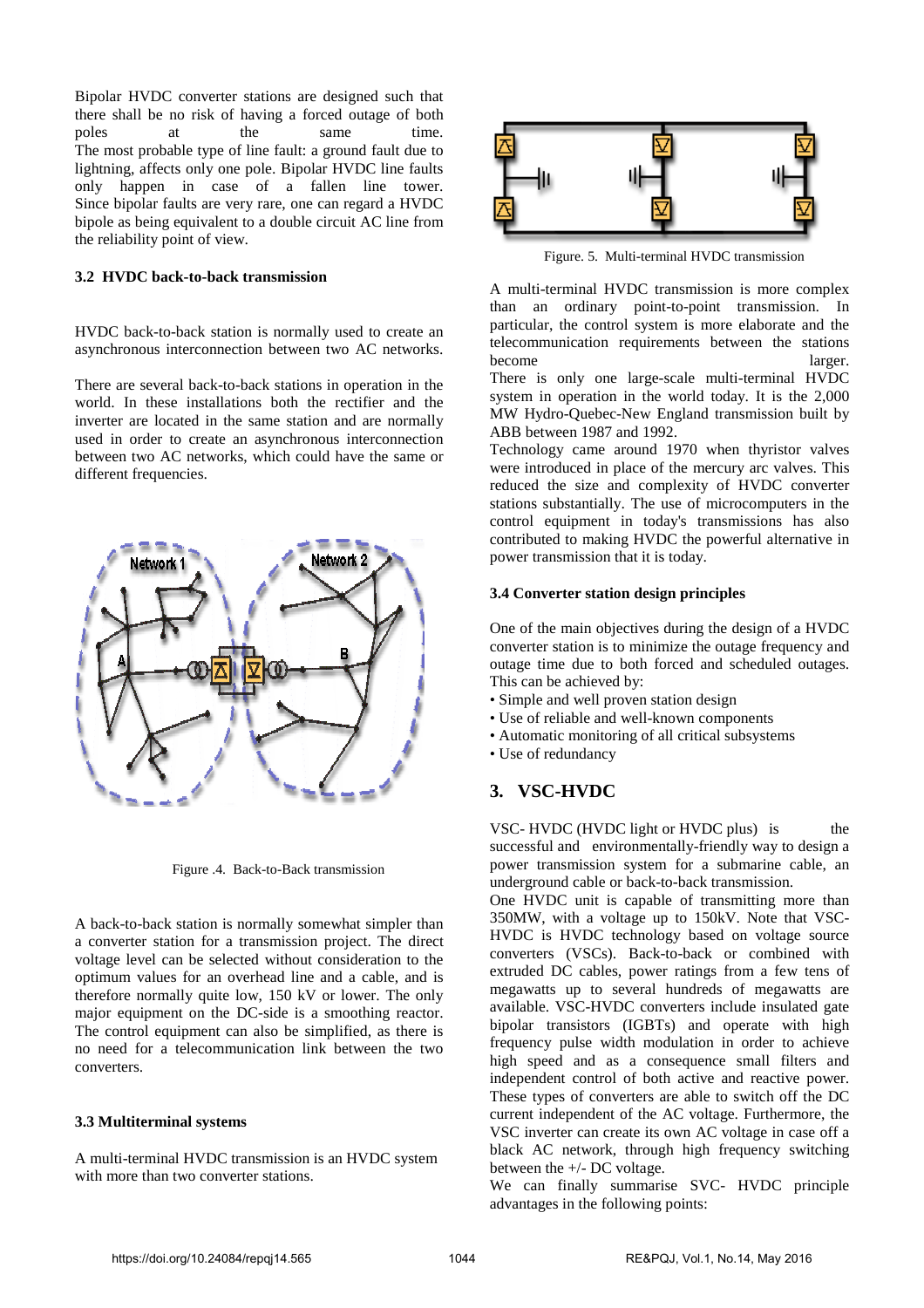- VSC converter can create its own AC frequency with the PMW technique.
- Communication between the two stations is not necessary.
- A suitable control permits to eliminate flickers problems.
- HVDC stations can be used as STATCOM for local network.
- Materiel have more long lifetime than classical HVDC one.
- In environmental point of view, stations are compacts; no visual impact.

## **4.1 VSC- HVDC modules**

Conversion bridges (rectifier and inverter) consist of three phases, with two IGBT valves per phase. The corresponding AC phase is connected between the two valves, which enables the three phases to create a symmetrical DC voltage with opposite polarities. (Figure 6).

We obtain in the output a continue voltage with a frequency of IGBT commutation of 2 KHz.

In continue part, are installed a battery of condensers in order to stabilize the voltage. The capacitors stacks are being charged to opposite polarities by the high frequency switching IGBT's.

In the AC part, filters are necessary for avoiding IGBT commutation harmonics.

VSC- HVDC converters stations have a good visual impact, the converter stations are enclosed in a building, makes the impact of the transmission system on the environment very low. The building can be designed to resemble other buildings in the Neighbourhood and the cables are not even visible.

To avoid high steel support structures, to facilitate maintenance and to improve personal safety, the AC filters, converter reactors and DC filters are mounted directly on low foundations/supports and are kept within a simple warehouse-style building with lockable gates and doors. The building will keep high-frequency emissions and acoustic noise low and protect the equipment from adverse weather.

# **4. Algerian-Spanish interconnection**

The aim of the proposed collaboration is to study Spanish and Maghreben countries (especially Algeria and Morocco) electrical systems interconnection via Gibraltar Detroit. Morocco part: 1400MW in 400KV, and Algerian part: (2000MW, 400KV). We must take in account in this interconnection that the Spanish electrical network is very strong and robust and highly interconnected with the European one, when the Algerian one is characterized by: -Many loads buses radially connected to the main grid.

-Certain consumption areas remotely located from injection buses.

-Uneven distribution of reactive power reserves among available generators.

-Insufficient number of shunt reactor.

For these reasons, a classical AC interconnection will have disastrous repercussions on Algerian network in case of incidents in the Spanish one.

Actually, Spain has a slow progression of production capacities in regard of the economic expansion and in result, perturbations in electricity distribution especially in the south. A study has affirmed that the needs are in less 4000MW for avoiding this problem. This demand is unrealisable in the middle term, because the price of gas has been doubled, and Spain is a gas export country.

Add to that an interconnection is generally more benefit than constructing new power electrical stations for economic and environmental reasons.

#### **5.1 Technical view**

The 2000MW project already mentioned below is in the realisation phase, by DC. Algeria, via its national society "SONELGAZ", would a competitive operator in the Mediterranean ring by developing Euro- Maghreb axes of transit. For these reasons, the '2000MW project" has been initied in the idea of the development of 400KV by transport network.



Figure.6. Algerian- Spanich Sub-marine link

The aim is the conception, the construction, and the exploitation of one or many electrical stations which totalise a power of 2000MW, and the commercialisation of this energy. For local needs: 800MW, and 1200MW for exportation.

# **5. Real Time Simulation of HVDC and VSC-HVDC models**

But there is the constraint that Maghreb countries networks are weak in comparison with Spanish one which is robust, and strongly interconnected with European network. In order to give some elements of solution to realise this project, real time networks simulators are an interesting tool. These simulators are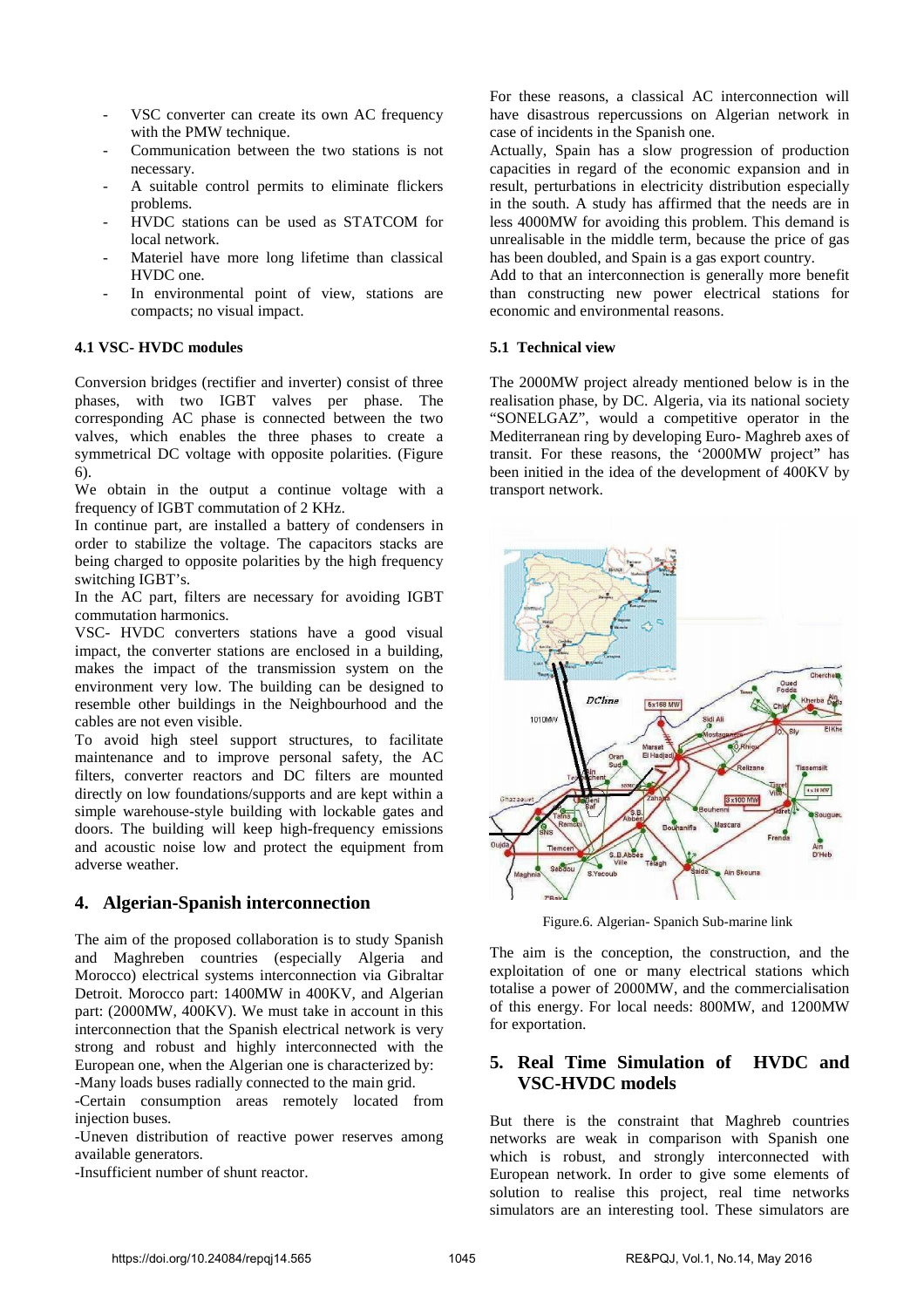used to simulate networks and electrical equipments with input/output signals to interact with real equipment.

## **5.1 Hardware architecture**

Figure.7. shows the simulator architecture installed within our laboratory SCAMRE. Is composed for two simulators connected, the Wanda 4u (figure .8.) and the OP 5600 (figure .9.). The target is equipped with two CPU processers (Intel Xenon six-core, 3.33 GHZ, 12 M, 6.4 GT/s), for Wanda and two CPU processers (Intel Xenon six-core, 3.46 GHZ, 12 M, 6.4 GT/s) for OP5600. The target is responsible for execution of models. Development, edit, verification, and compilation of models are all done on the host computer; moreover, it works as a console or command station in charge of control and observation during simulation. Ethernet is used to communicate between hosts and targets. Communication among nodes is used shared-memory architecture. The host computer is a general PC.



Figure.7. RT-LAB Simulator Architecture



Figure.8. System Hardware Overview for op5600 and Wanda 4u



Figure.9. System Connection Overview

## **5.2 Software architecture**

Figure.10. is the software architecture on the host. All studied models are developed under the Matlab/Simulink environment. RT-LAB is a real-time GUI platform and designed to make the real-time simulation of the Simulink models on the clusters. RT-LAB builds parallel tasks from the original Simulink models and run them on each core of the multi-core CPU computer or on the separate computers [16].

In the RT-LAB simulation platform, a solver named Artemis (is a fixed time-step size solvers) which is designed specifically for power system can improve the simulation speed greatly, and the multi-processor operating mode makes it available to do real-time simulations on RT-LAB platform by separating a complex system to some simple subsystems and do parallel operations in multiprocessor. RT-LAB can also connect physical devices to the simulation system to make the simulation closer to the reality and get more convincing results.



Figure.10. Software Architecture [16]

## **5.3 Modelling and simulation of HVDC and VSC-HVDC**

Before finalizing the project, it is interesting to realise a models of interconnection by HVDC and VSC-HVDC and to simulate it in real time. It will allow us to have some interesting conclusions about this connection between the Algerian and Spanish systems.

In order to simulate HVDC and VSC-HVDC models in real time with the Opal-RT software, first of all the entire model has to be rearranged mainly into three subsystems, which are master, slave and console subsystems.